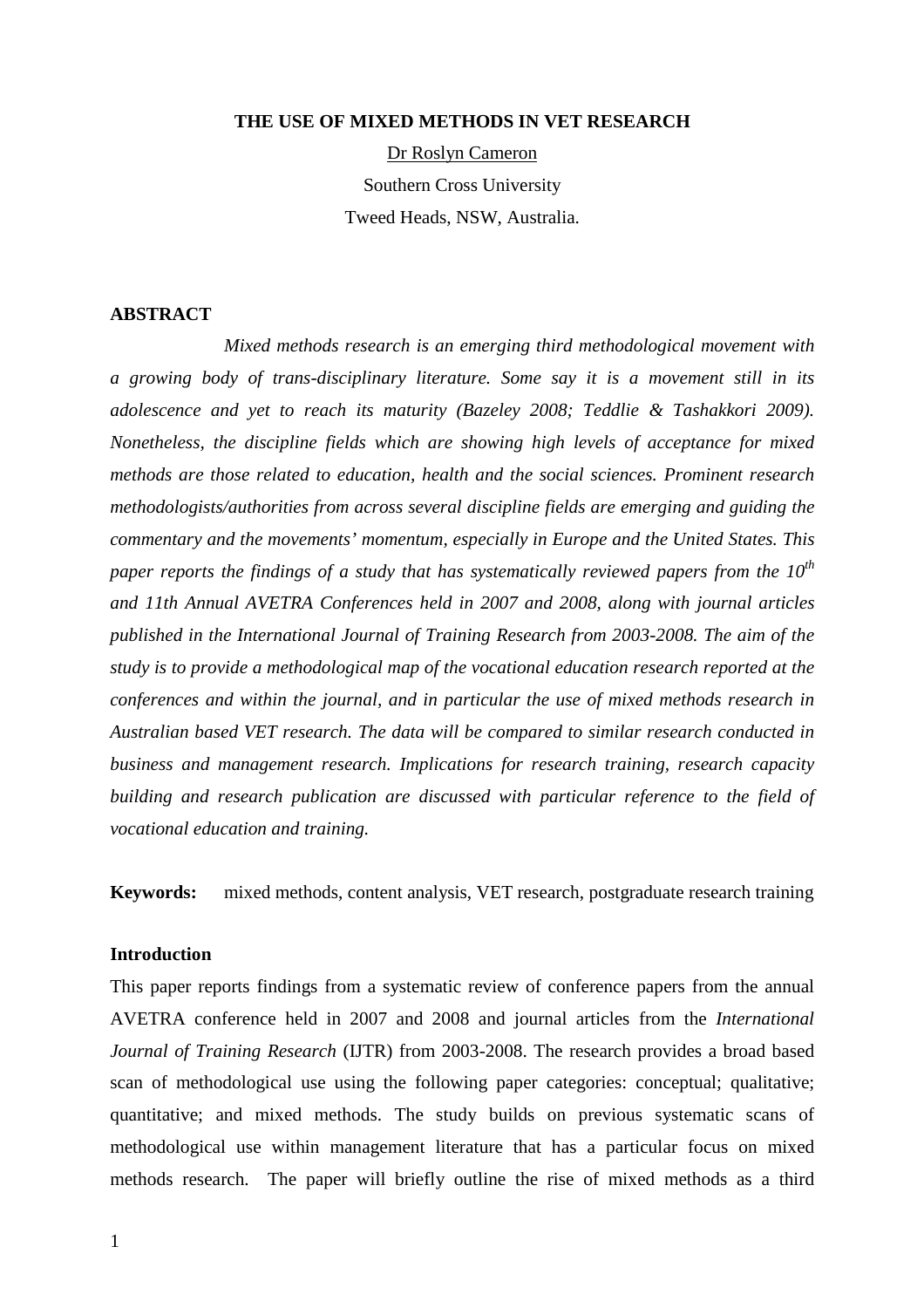methodological movement before detailing the study and its findings. The study reviewed the research methods employed in conference papers/journal articles and concluded that the number of single method studies (78% of empirical studies) exceeded those utilising mixed methods (22% of empirical studies). The paper concludes by proposing future research in this area and by discussing the implications for building research capacity for VET researchers. In the light of these discussions specific recommendations will be made to the Association (AVETRA).

#### **Mixed methods as a third methodological movement**

Mixed method research is a growing area of methodological choice for many academics and researchers from across a variety of discipline areas. The *Journal of Mixed Methods* (2006), in its call for papers defines mixed methods as 'research in which the investigator collects, analyses, mixes, and draws inferences from both quantitative and qualitative data in a single study or a program of inquiry'. Creswell and Plano Clark (2007: 5) define mixed methods as follows:

Mixed methods research is a research design with philosophical assumptions as well as methods of inquiry. As a methodology, it involves philosophical assumptions that guide the direction of the collection and analysis of data and the mixture of qualitative and quantitative data in a single study or series of studies. Its central premise is that the use of quantitative and qualitative approaches in combination provides a better understanding of research problems that either approach alone.

Creswell and Plano Clark (2007: 14) have also mapped a brief history of mixed methods research and its evolution to date and have posited four, often overlapping, time periods in the evolution of mixed methods. These four time periods are the; Formative period (1950s - 1980s); Paradigm debate period (1970s - late 1990s); Procedural development period (late 1980s – 2000); and the Advocacy as a separate design period (2000+). It is interesting to note the language that has been expressed around this evolution of mixed methods. For example Buchanan & Bryman (2007: 486) in reference to organisational research, conclude that: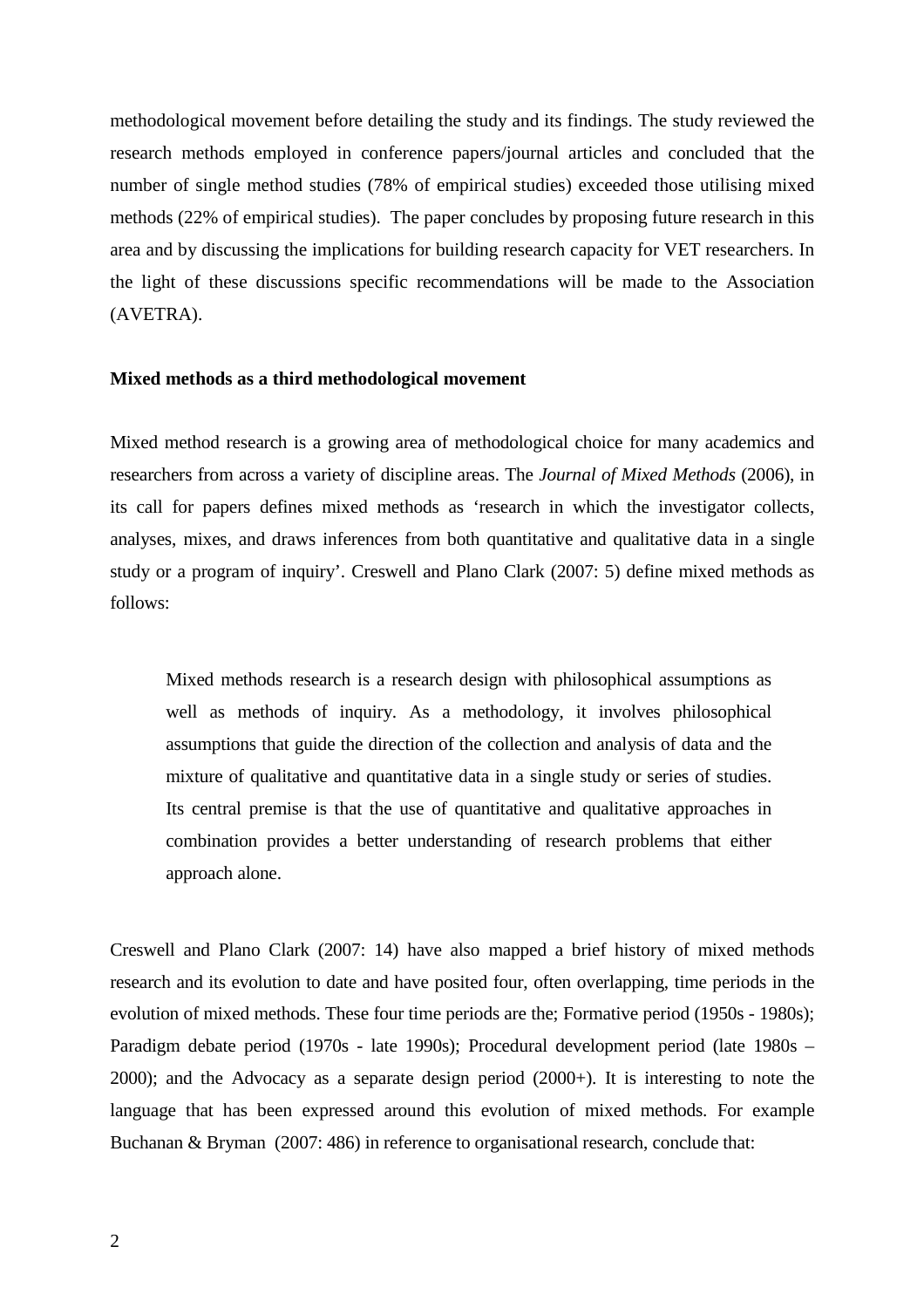The paradigm wars of the 1980s have thus turned to paradigm soup, and organisational research today reflects the paradigm diversity of the social sciences in general. It is not surprising that this epistemological eclecticism has involved the development of novel terminology; innovative research methods; non traditional forms of evidence; and fresh approaches to conceptualization, analysis, and theory building*.* 

Tashakkori and Teddlie call mixed methods the 'third methodological movement' (2003: ix) whilst Johnson and Onwuegbuzie (2004: 14) state very clearly that mixed methods research is a 'research paradigm whose time has come'. Mingers (2003) refers to the ceasefire of the paradigm wars being announced while Cameron and Miller (2007) use the metaphor of the phoenix to illustrate the emergence of mixed methods as the third methodological movement, arising from the ashes of the paradigm wars.

Several authorities have been emerging as mixed methodologist researchers and theorists (Greene and Caracelli 1997; Mingers and Gill 1997; Bazeley 2003; Creswell 2003; Tashakkori and Teddlie 2003; Mertens 2005; Brewer and Hunter 2006; Creswell and Plano Clark 2007; Bergman 2008; Bryman 2008). The interest in mixed methods has seen the recent emergence of several publications including academic journals, chapters within research texts (Nagy Hesse-Biber and Leavy 2008; McMillan & Schumacher 2006) and research texts themselves that are dedicated to mixed methods. The most comprehensive publication of mixed methods to date has been the edited *Handbook of Mixed Methods in Social and Behavioural Research* (Tashakkori & Teddlie 2003). In January 2007 the first issue of the *Journal of Mixed Methods Research* was published and this was followed by the first issue of the *International Journal of Multiple Research Approaches* in October 2007. In 2009 a new online journal, *The International Journal of Mixed Methods in Applied Business and Policy Research* will publish its first issue. A very practical guide to the design and conduct of mixed methods research was published last year (Creswell and Plano Clark 2007) along with other texts focused solely on mixed methods (Todd, Nerlich, McKeown & Clark 2004; Greene 2007; Bergman 2008; Teddlie & Tashakkori 2008; Cameron & Miller *forthcoming*; Andrews & Halcomb 2009).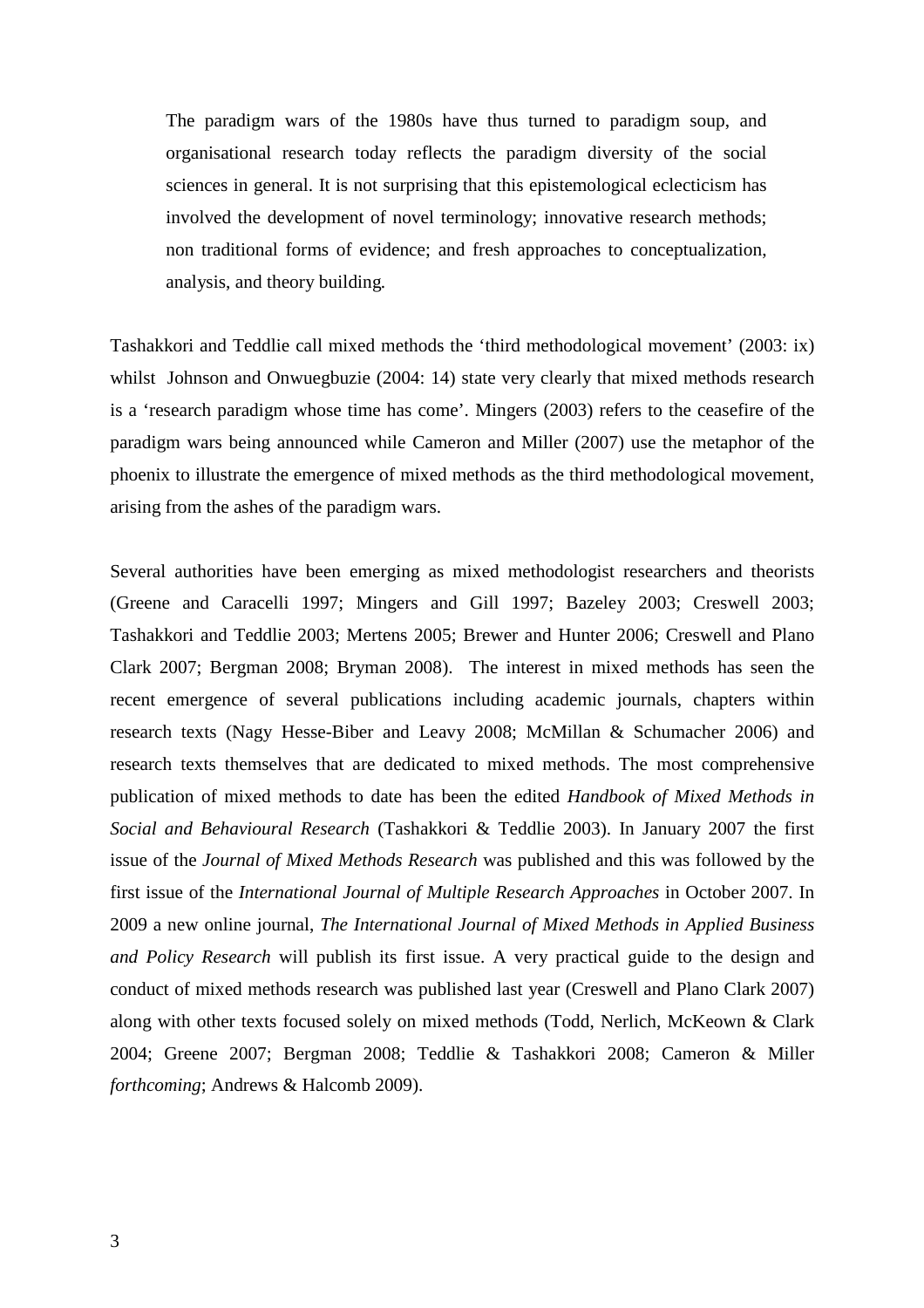Mixed methods research as a third methodological movement is developing and evolving with recent studies of the use of mixed methods in the fields of counselling (Hanson, Creswell, Clark, Petska & Creswell 2005), qualitative research conducted in Switzerland (Eberle & Elliker 2005), social and human sciences (Plano Clark 2005), the social sciences (Bryman 2008); and business research (Mingers 2003; Rocco et al 2003; Hurmerinta-Peltomaki & Nummela 2006; Molina-Azorin 2007; Bazeley 2008; Cameron 2008) and evaluation research (Greene, Caracelli & Graham 1989) providing empirical evidence of the extent of utilisation of mixed methods in contemporary research. Creswell and Plano Clark have concluded that 'today, we see cross-cultural international interest, interdisciplinary interest, publication possibilities, and public and private funding opportunities for mixed methods research' (2007: 18). An aim of this paper is to gauge the presence and acceptance of mixed methods research within the VET based research community, as represented by two AVETRA conferences and the AVETRA journal.

#### **Studies investigating the use of mixed methods across discipline fields**

There is a small but growing body of research that is researching the incidents and usage of mixed methods across discipline fields. These studies not only look at the use of mixed methods but also the levels of integration between the quantitative and qualitative methods. A large study by Bryman (2008), of published social science journal articles from 1994-2003 that utilized mixed methods, found just under half of the articles that used mixed methods did so by presenting the qualitative and quantitative data in parallel and only 18% of the articles genuinely integrated the two sets of findings. The studies by Hurmerinta-Peltomaki and Nummela (2006) and Cameron (2008) found similar findings. These two similar pieces of research have directly informed the study reported in this paper. Both studies aim to discover the extent and current role mixed methods plays in the business/management fields through a process of systematic review of empirical studies. The study undertaken by Hurmerinta-Peltomaki and Nummela (2006) involved the review of articles from four major journals in international business during the time span of 2000 to 2003. The second study involved a methodological scan of the Australian and New Zealand Academy of Management (ANZAM) conference papers from the annual ANZAM conference held in 2007 (Cameron 2008).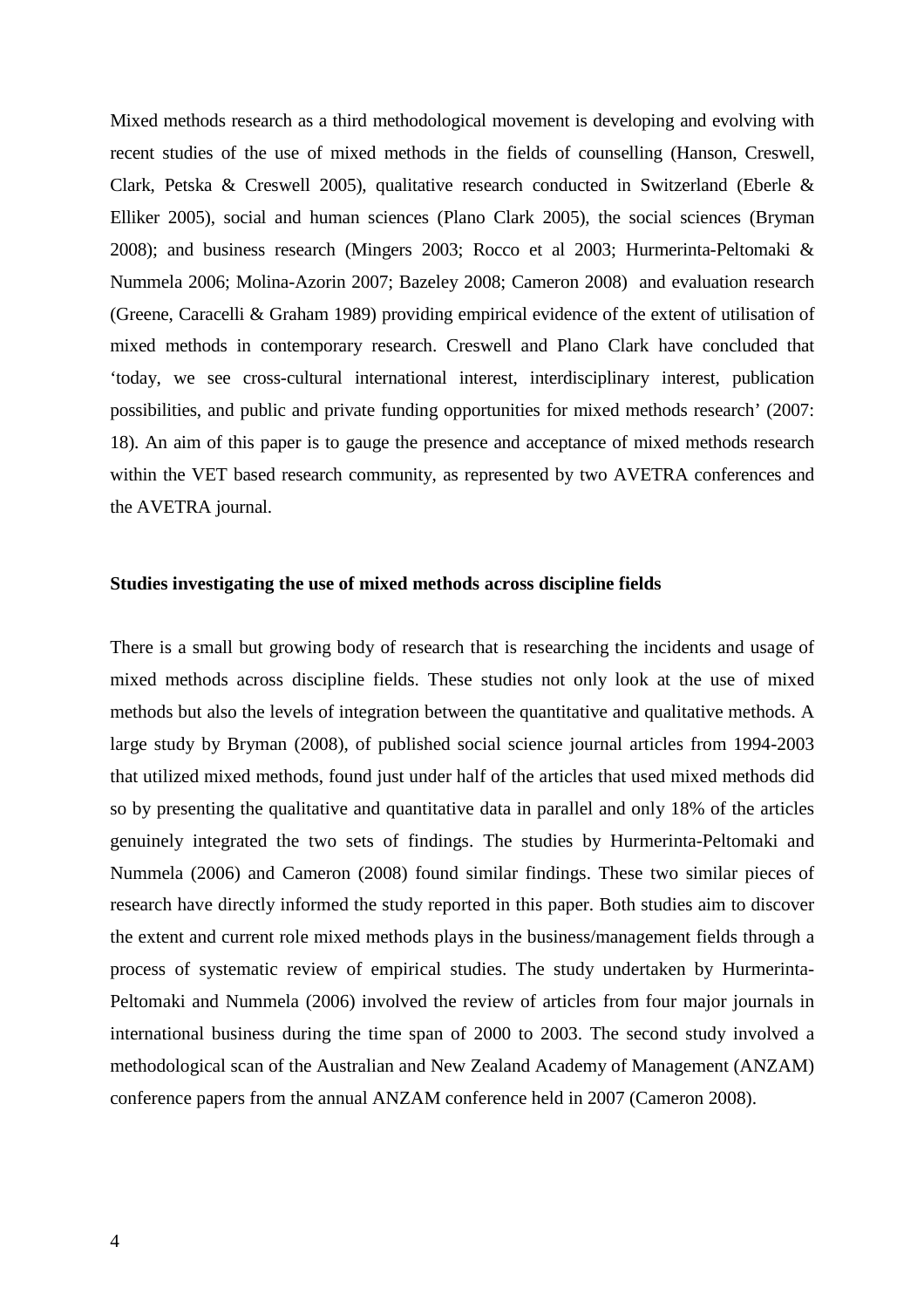The Hurmerinta-Peltomaki and Nummela (2006) study focused on articles within the following four international business journals between 2000 to 2003: 1) *International Business Review* (IBR), 2) *Journal of International Business Studies* (JIBS), 3) *Journal of World Business* (JWB), 4) *Management International Review* (MIR). The articles were classified under four main categories: conceptual articles; qualitative studies; quantitative studies; and mixed method studies. The researchers screened 484 articles and found 394 articles contained empirical research designs (qualitative, quantitative and mixed method). The study found that 68 (17 %) of the 394 empirical studies utilised a mixed method. These 68 studies were then further categorised/coded according to a classification tool inspired by mixed methods typologies designed by Creswell (2003) and Tashakkori and Teddlie (1998). The classification tool developed is a two-by-two matrix (see Figure 1). Both the classifications and codes used by the Hurmerinta-Peltomaki and Nummela (2006) study have been replicated in the study being reported in this paper and are detailed in the methodology section of this paper. The authors focused on the extent of mixed methods in international business (IB) research and the potential of mixed methods to add value. The authors state that 'International business is a multi-faceted area of research, crossing national, cultural, organisational and personal boundaries, and inspiring complicated research questions' (2006: 440). They argue that narrow methodological approaches would reveal only a small piece of the reality within this complex field. The same could be said for VET research which deals with many levels of analysis, a wide range of contexts, issues, stakeholders and diverse student groups.

The second study by Cameron (2008) reports findings from a systematic review of refereed conference papers (n=281) from the annual ANZAM conference held in 2007. The research provides a broad based scan of methodological use using the same categories employed in the Hurmerinta-Peltomaki and Nummela (2006) study: conceptual; qualitative; quantitative; and mixed methods. The study reviewed the research methods employed in papers from each of the 16 conference themes and concluded that the number of single method studies (86% of empirical studies) exceeded those utilising mixed methods (14% of empirical studies). Quantitative papers represented just under one third of the papers (32%), followed by conceptual papers (30%). Qualitative papers represented 28% of the papers and mixed methods represented 10%. Papers were categorised as either conceptual or empirical (qualitative, quantitative and mixed methods). This process identified a total of 197 papers with an empirical research design. Of these empirical studies 28 (14%) utilised a mixed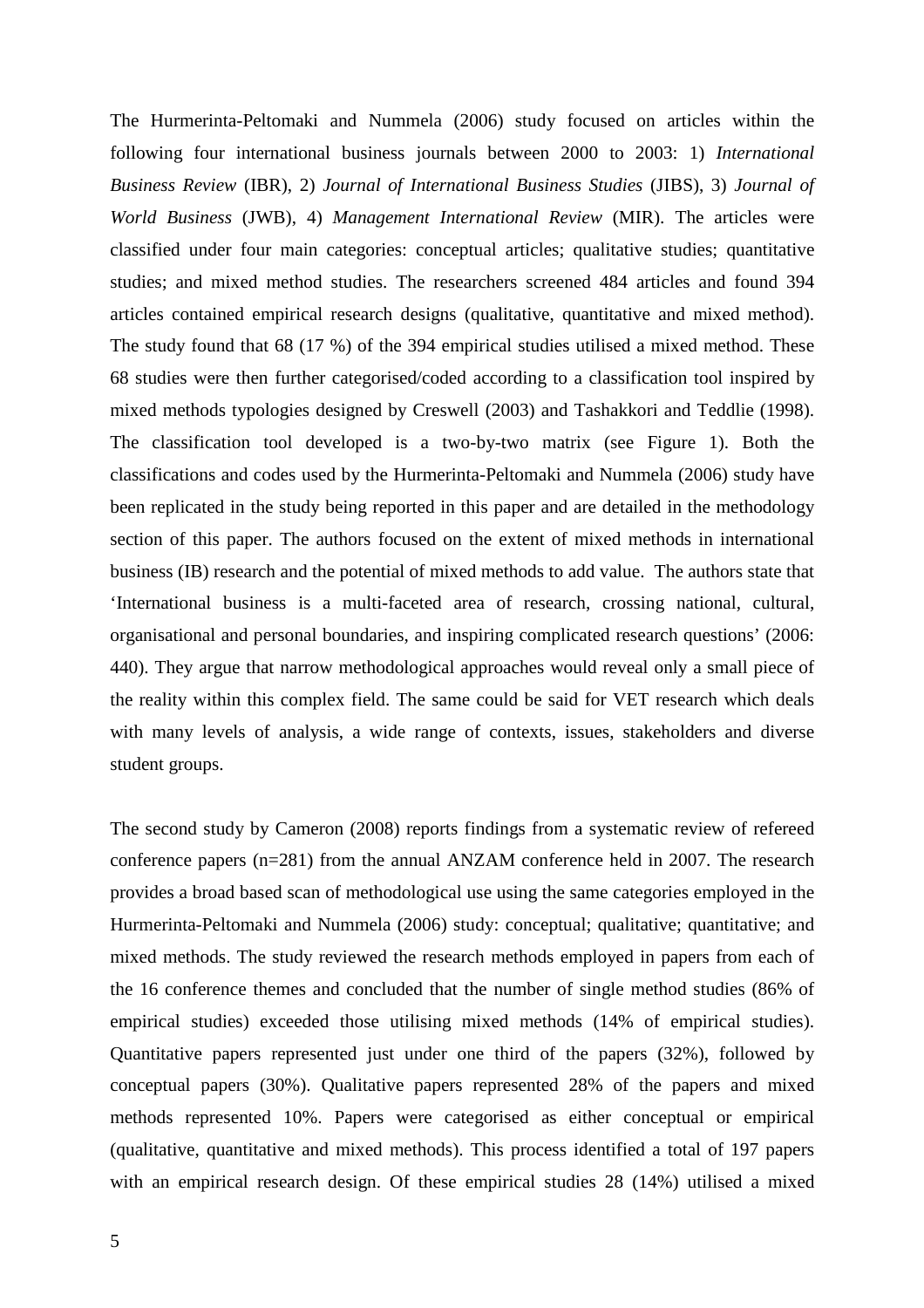method. The majority of mixed method type papers were in the classification (n=22 or 78%) that analyzed qualitative data qualitatively and analysed quantitative data quantitatively. The paper concludes by proposing future research in this area and by discussing the implications for future management research training and publication.

Rocco, Bliss, Gallagher and Perez-Prado (2003: 27) call for research courses that specifically deal with instruction on how to mix qualitative and quantitative methods in the stages of research design. They also call for appropriate journals to encourage the inclusion of such discussions in research. Studies that utilise mixed methods approaches may face problems in being published due to dominant paradigmatic views expressed within discipline fields (Welch & Welch 2004; Hurmerinta-Peltomaki and Nummela 2006). Some journals explicitly exclude certain methodological approaches, whereas others imply methodological preferences.

Creswell and Plano Clark (2007: 179) provide a checklist for evaluating the level of acceptance of mixed methods research within disciplines. They categorise three types of acceptance levels: minimal; moderate; and major. Minimal discipline acceptance is categorised by: awareness of qualitative research within the discipline; publication of mixed method studies in discipline based journals; graduate students using mixed methods in dissertation research; discussion in journals about the need for mixed methods; and mixed methods discussed at professional conferences. Major acceptance is characterised by: special issues of a journal on the use of mixed methods within the discipline; publication of mixed methods studies in top discipline-based journals; and courses on mixed methods research as part of graduate research training programs. These three acceptance levels could be considered as a type of continuum for gauging acceptance levels for specific disciplines. An example of major acceptance levels can be found in the discipline fields of evaluation and nursing. These disciplines fields discuss and utilise mixed methods extensively. Journals from the fields of family medicine and counselling psychology have published special issues on qualitative and mixed methods (Creswell & Plano Clark 2007).

In consideration of these issues, the present study sought to investigate the use of mixed methods research within VET based research as represented by two recent AVETRA Conferences and articles in a journal that publishes VET based research. In particular, the following research questions were posited: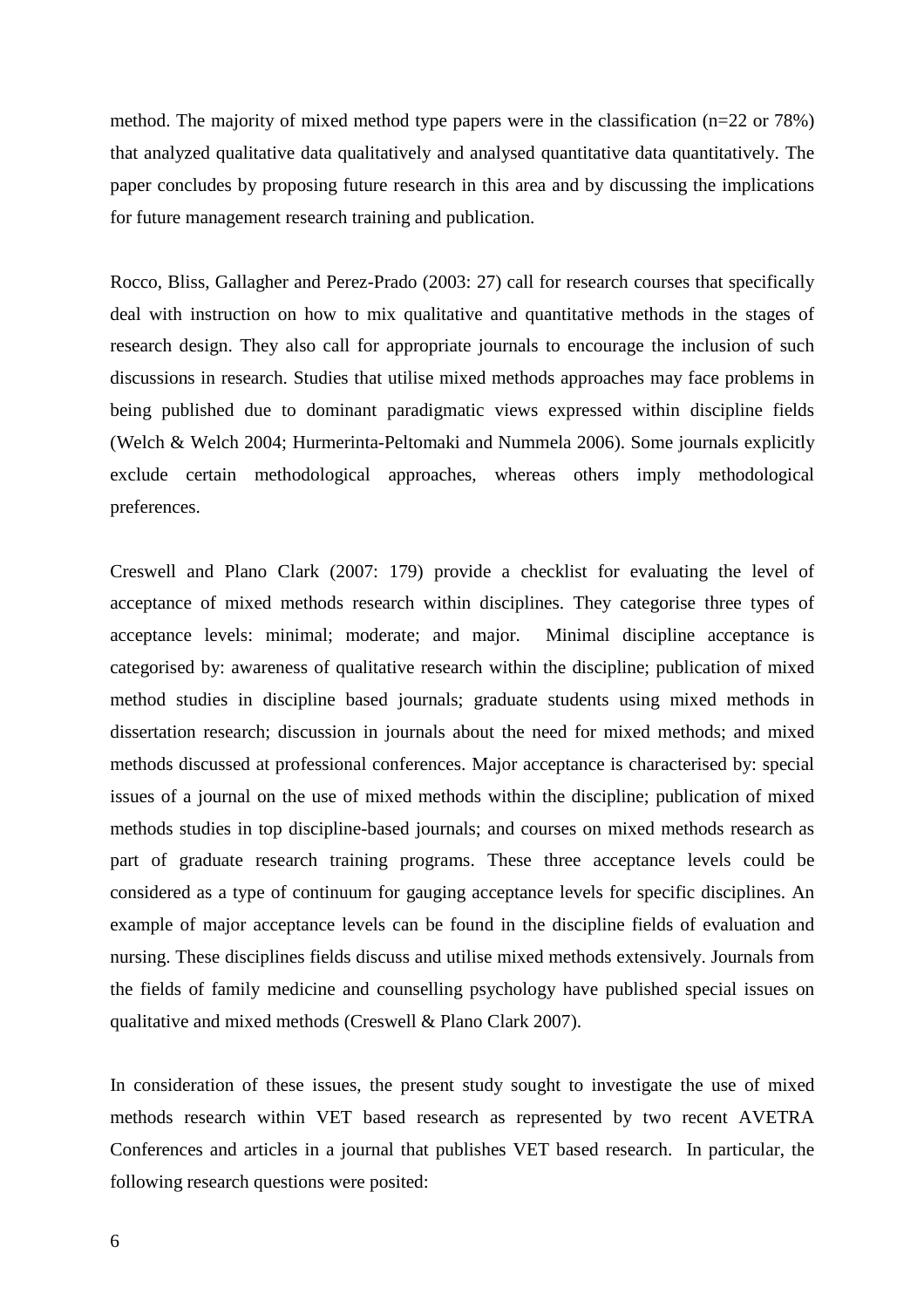*RQ1: What is the frequency of use of mixed methods within VET based research? RQ2: What forms of mixed methods research within VET based research are most common?* 

*RQ3: What evidence exists to gauge the level of acceptance of mixed methods research within VET based research?* 

#### **Methodology**

The methodology employed in this research is a systematic review and involved the content analysis of conference papers from the  $10<sup>th</sup>$  and 11th Annual AVETRA Conferences held in 2007 and 2008, along with journal articles published in the *International Journal of Training Research* from 2003-2008. The research analyses qualitative data both qualitatively and quantitatively. Due to the limitations imposed on conference paper length only the quantitative data analysis will be presented. The qualitative data analysis will be presented in a submission to the IJTR, along with the quantitative data analysis. The sample includes 49 journal articles and 103 conference papers. Conference papers that were refereed constituted 56 (54%) of the conference papers and non refereed papers represented 47 (46%) of the conference papers (n=103). Papers were reviewed using a coding system and sheet. Data was collected from each conference paper and journal article and included demographic data, research approach/design, methods used and mixed method design type, if applicable.

Data codes were developed from the literature review and replicated aspects of other research. For example, the data codes for paper types and the mixed method matrix from the Hurmerinta-Peltomaki and Nummela (2006) study was employed and specific codes for mixed method typologies was replicated from the Cameron (2008) study.

The categories for research paper type included: conceptual; quantitative; qualitative; and mixed method. Coding decisions for what constituted each paper type followed the protocol outlined by the Hurmerinta-Peltomaki and Nummela (2006) study. Conceptual papers included general themes, literature reviews and conceptual/analytical papers without empirical data. Some papers reported on an empirical study/ies that the author/s had not conducted themself/selves, and these were also included in the conceptual paper category. Quantitative papers were judged to be so if they were in numerical form and analysis was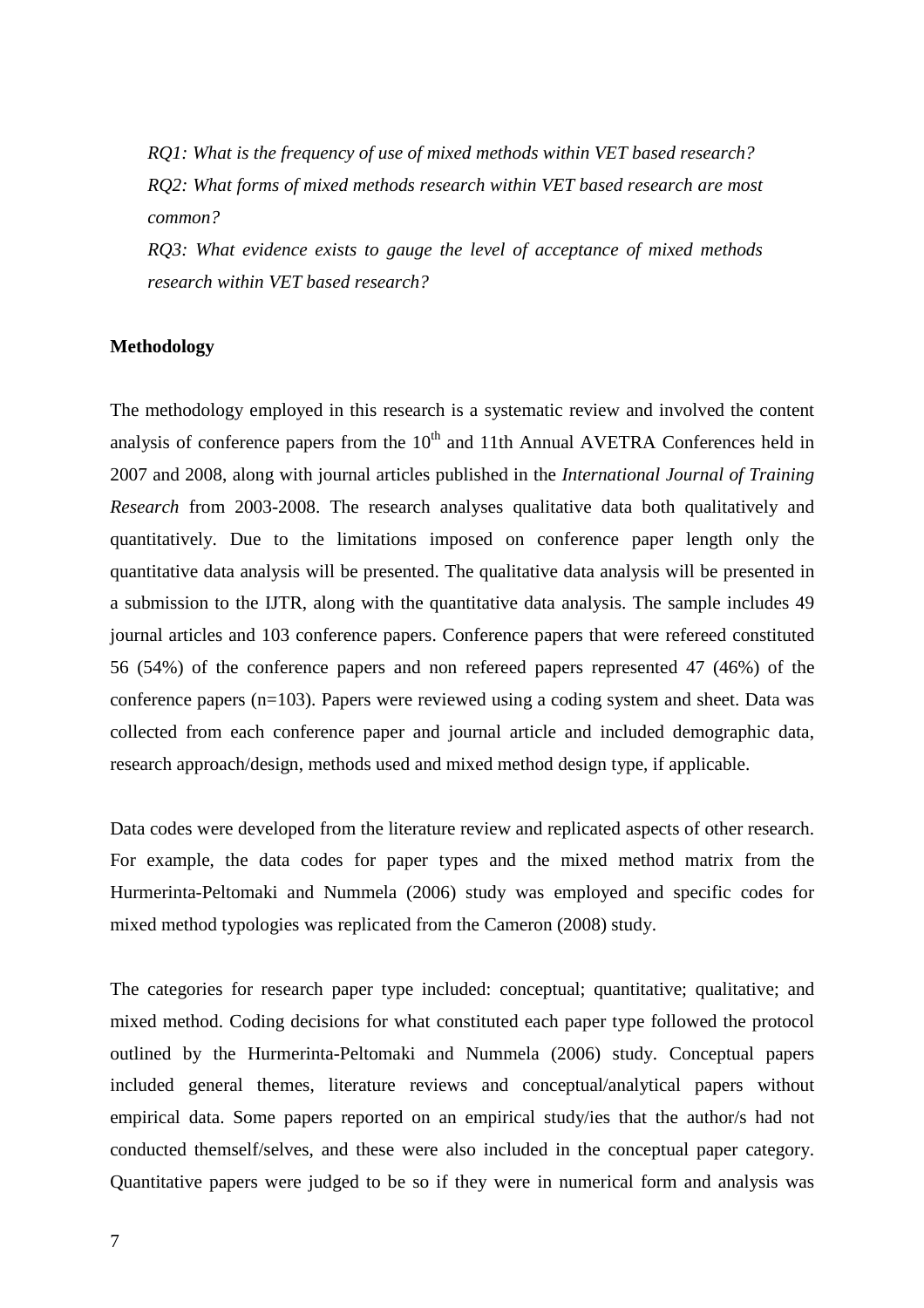based only on this data. Qualitative papers were considered to be those with data mainly in textual form and where the data was analysed by employing qualitative techniques. Mixed method studies were categorised as such if the same researcher/s was involved in both qualitative and quantitative phases. The use of mixed methods need to be expressed within the paper, or at least the reader needed to be able to infer it.

Further analysis of those papers considered to be mixed methods followed. Each of the 23 mixed method studies were evaluated according to the classification tool designed by the Hurmerinta-Peltomaki and Nummela (2006: 446) study and depicted in Figure 1. The classification involves labelling a study with one letter (A or C), two letters (AB, AC, AD, BC, BD, CD), three letters (ABC, ABD, ACD, BCD) or four letters (ABCD). Please note that the types A and D were not included as these do not represent a mixed method study. The classification tool for the mixed methods studies is depicted by Figure 1. Descriptions of these classifications are listed in Table 3.



#### **Figure 1 Classification Tool or Mixed Methods Studies**

Source: Hurmerinta-Peltomaki and Nummela (2006: 446)

Numerical codes for each paper were entered into the SPSS statistical package. It must be noted that limitations exist in attempting to compare different forms of academic literature. Refereed and non refereed conference papers and journal articles are all very different in terms of length, review processes and academic rigour. Future research is anticipated for VET conference papers, journal articles and national VET research projects to combat this limitation and expand the scope of the research.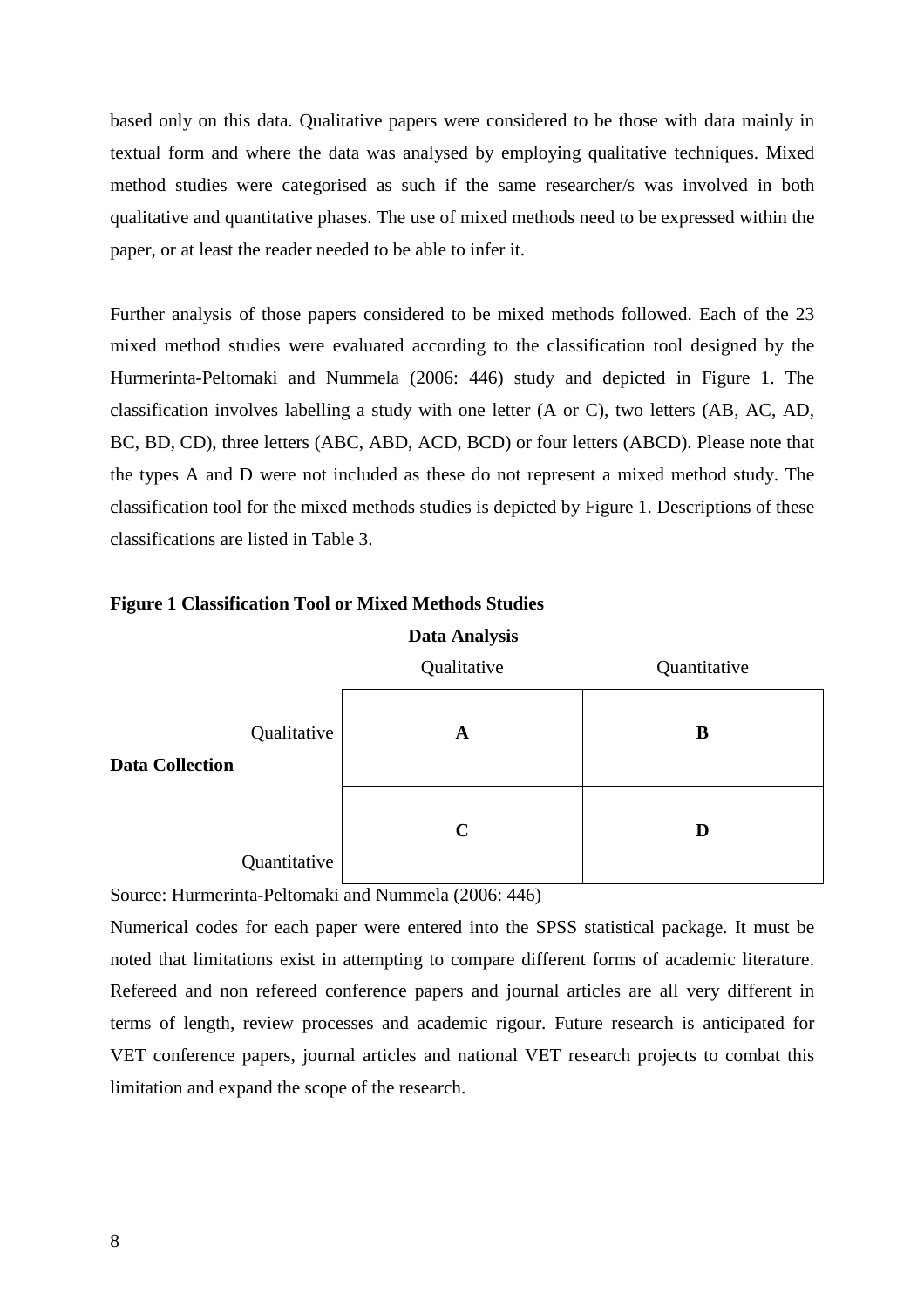The current study reported in this paper is a mixed method study. Qualitative data has been analysed quantitatively and is reported in this paper. Under the classification tool display in Figure 1 this study is an AB study where qualitative data is analysed qualitatively and quantitatively. What is not reported in this paper is the qualitative analysis of the qualitative data due to the limitations placed upon conference paper length. This aspect of the study will involve a content analysis of the 23 mixed method papers/articles identified in the quantitative analysis utilising qualitative analysis techniques. Themes identified in the qualitative analysis methodology of the Bryman (2008) study will be used as a guide, however the approach will be exploratory and will allow for themes to emerge.

#### **Findings and discussion**

The quantitative data analysis employed utilised descriptive and univariate statistics. Table 1 depicts the frequency distribution of research paper types for both conferences and the journal articles.

| <b>Data Source</b>   | 2003 | 2004 | 2005 | 2006 | 2007 | 2008 | <b>TOTAL</b> |
|----------------------|------|------|------|------|------|------|--------------|
| <b>AVETRA</b>        |      |      |      |      | 49   |      | 49           |
| 2007                 |      |      |      |      |      |      |              |
| <b>AVETRA</b>        |      |      |      |      |      | 54   | 54           |
| 2007                 |      |      |      |      |      |      |              |
| <b>IJTR</b><br>2003- | 11   | 10   | 9    | 8    | 8    | 3    | 49           |
| 2008                 |      |      |      |      |      |      |              |
| <b>TOTAL</b>         | 11   | 10   | 9    | 8    | 57   | 57   | 152          |

**Table 1 Data sets for the study** 

Table 2 displays the data sets from the study. These data sets are broken down into paper type, year of publication and data sources.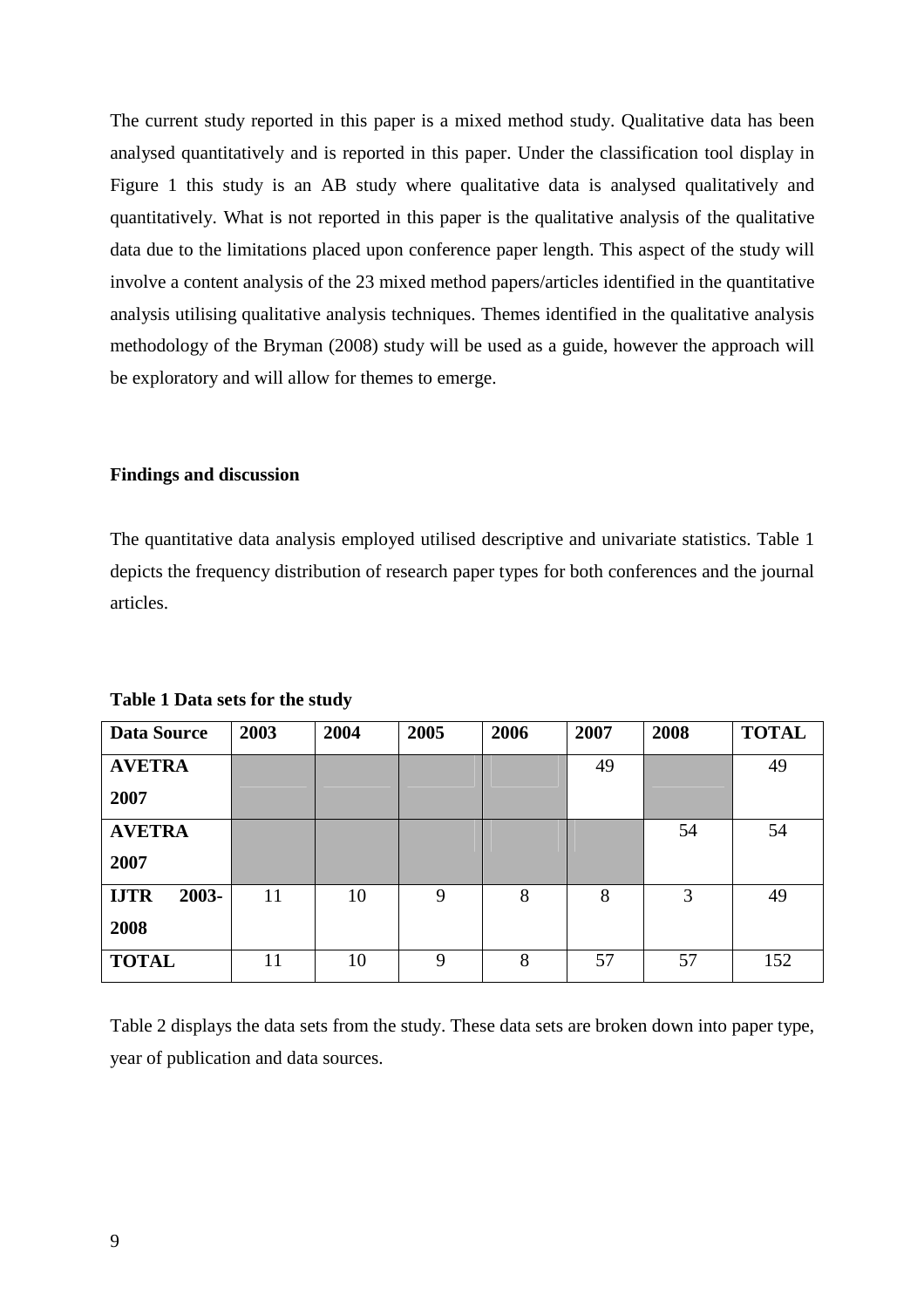| Data source                   | Conceptual     | <b>QUAN</b>             | <b>QUAL</b>    | <b>Mixed</b>            |                |
|-------------------------------|----------------|-------------------------|----------------|-------------------------|----------------|
|                               |                |                         |                | <b>Methods</b>          | <b>Total</b>   |
| <b>IJTR 2003</b>              | 3              | $\mathbf{1}$            | 6              | $\theta$                | 10             |
| <b>IJTR 2004</b>              | 6              | $\overline{2}$          | 1              | $\mathfrak{1}$          | 10             |
| <b>IJTR 2005</b>              | 6              | $\mathbf{1}$            | $\overline{2}$ | $\theta$                | 9              |
| <b>IJTR 2006</b>              | $\overline{4}$ | $\overline{0}$          | $\overline{4}$ | $\theta$                | 8              |
| <b>IJTR 2007</b>              | $\overline{2}$ | $\overline{0}$          | $\overline{4}$ | $\overline{2}$          | 8              |
| <b>IJTR 2008</b>              | $\mathbf{1}$   | $\overline{0}$          | $\overline{2}$ | $\boldsymbol{l}$        | $\overline{4}$ |
| <b>IJTR Sub-Total</b>         | 22             | $\overline{\mathbf{4}}$ | 19             | $\overline{\mathbf{4}}$ | 49             |
|                               | (45%)          | (8%)                    | (39%)          | (8%)                    | $(100\%)$      |
|                               |                |                         |                |                         |                |
| <b>AVETRA Conference 2007</b> | 12             | $\overline{2}$          | 26             | 9                       | 49             |
|                               | $(24.5\%)$     | (4%)                    | (53%)          | (18.5%)                 | $(100\%)$      |
|                               |                |                         |                |                         |                |
| <b>AVETRA Conference 2008</b> | 12             | $\overline{4}$          | 28             | 10                      | 54             |
|                               | (22%)          | $(8\%)$                 | (52%)          | (18%)                   | $(100\%)$      |
|                               |                |                         |                |                         |                |
| <b>TOTALS</b>                 | 46             | 10                      | 73             | 23                      | 152            |
|                               | $(30\%)$       | (7%)                    | (48%)          | (15%)                   | $(100\%)$      |

Qualitative papers represented just under half (48%) of all papers/articles followed by conceptual papers (30%). Mixed methods represented 15% and quantitative papers represented 7%. Papers were categorised as either conceptual or empirical (qualitative, quantitative and mixed methods). This process identified a total of 106 papers/articles with an empirical research design. Of these empirical studies 23 (22%) utilised a mixed method. From Table 2 it can be concluded that the number of single method studies exceeded those utilising mixed methods.

The distribution of paper types for the two sets of AVETRA conference papers is not dissimilar, however the distribution of paper types for the IJTR is different from the conference papers. The most frequent paper type for both sets of conference papers is qualitative, at just over half the total papers. This is followed by conceptual papers at just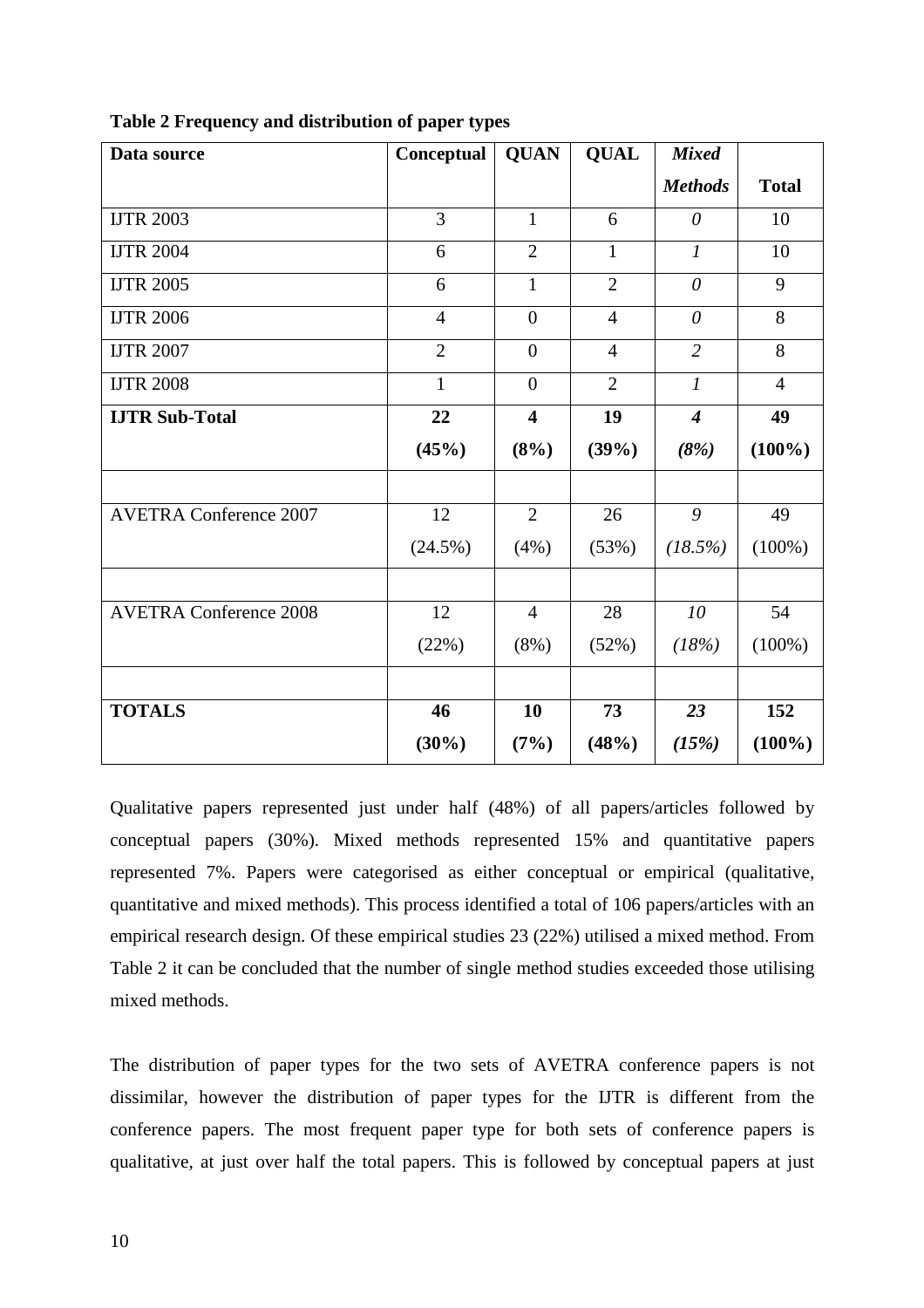under a quarter. Mixed methods comes in at 18% followed by quantitative papers at 4% and 8% respectively. For the journal articles the most frequent article type is conceptual (45%), followed by qualitative articles (39%). Mixed methods and quantitative article types are equal third on 4%.

Table 3 plots the frequencies of the identified mixed methods papers across a classification system for mixed methods studies. The large majority of mixed method type papers were in the AD classification (n=17). This classification analyzes qualitative data qualitatively and analyses quantitative data quantitatively.

| Code         | <b>Description</b>                                                                                                  | <b>Number of</b>      |  |
|--------------|---------------------------------------------------------------------------------------------------------------------|-----------------------|--|
|              |                                                                                                                     | <b>Studies in the</b> |  |
|              |                                                                                                                     | <b>Analysis</b>       |  |
| $\bf{B}$     | Qualitative data analyzed quantitatively                                                                            | $\overline{0}$        |  |
| $\mathbf C$  | Quantitative data analyzed qualitatively                                                                            | $\Omega$              |  |
| AB           | Qualitative data analyzed qualitatively and quantitatively                                                          | $\theta$              |  |
| AC           | Qualitative and quantitative data, both analyzed qualitatively                                                      | 1                     |  |
| <b>AD</b>    | Qualitative data analyzed qualitatively, quantitative data analysed<br>quantitatively                               | 17                    |  |
| <b>BC</b>    | Qualitative data analyzed quantitatively, quantitative data analysed<br>qualitatively                               | $\boldsymbol{0}$      |  |
| <b>BD</b>    | Qualitative and quantitative data, both analyzed quantitatively                                                     | $\Omega$              |  |
| CD           | Quantitative data analyzed qualitatively and quantitatively                                                         | $\overline{0}$        |  |
| <b>ABC</b>   | Qualitative and quantitative data, both analyzed qualitatively,<br>qualitative data also analysed qualitatively     | $\overline{0}$        |  |
| <b>ABD</b>   | Qualitative and quantitative data, both analyzed quantitatively,<br>qualitative data also analysed qualitatively    | 1                     |  |
| <b>ACD</b>   | Qualitative and quantitative data, both analyzed qualitatively,<br>quantitative data also analysed quantitatively   | $\overline{0}$        |  |
| <b>BCD</b>   | Qualitative and quantitative data, both analyzed quantitatively,<br>quantitative data also analysed qualitatively   | $\mathbf{0}$          |  |
| <b>ABCD</b>  | Qualitative and quantitative data, both analyzed concurrently with<br>qualitative and quantitative research methods | $\overline{0}$        |  |
| <b>TOTAL</b> |                                                                                                                     | 19                    |  |

**Table 3 Mixed methods studies according to classification**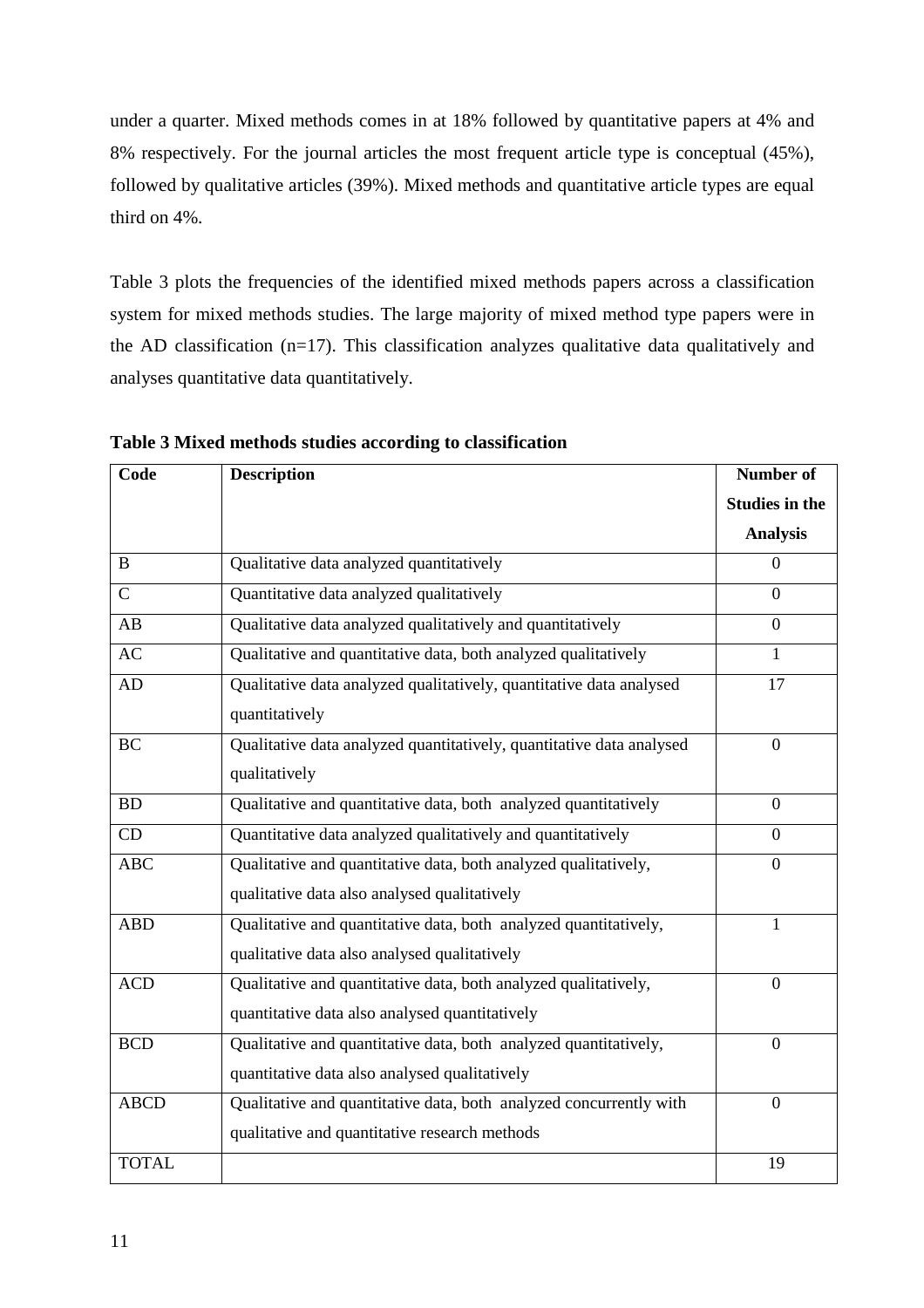Only 19 of the 23 mixed methods papers could be classified. Four of these papers did not present the other type of data and did not describe how the other set of data would be analysed. For example, one paper described the quantitative and qualitative data collection methods, presented the data analysis and findings for the quantitative data but did not present the qualitative data and did not explain the data analysis techniques employed on the qualitative data. Therefore a judgement on the classification of the paper could not be made.

#### **Conclusion**

The reported findings address each of the three research questions identified at the conclusion of the literature review. Each of these questions is addressed in turn before overall conclusions are drawn.

Research Question 1 asked: *What is the frequency of use of mixed methods within VET based research?* 

The findings of the research indicate that mixed methods research represents 15% of all the papers/articles and 22% of all the empirical refereed conference papers. The findings of the research indicate that there are slight differences between the frequency of mixed methods papers in VET based research as compared to publications in International Business and across management fields. For the VET based research mixed methods was more frequently utilised in AVETRA conference papers than in published articles in the IJTR. Qualitative studies are the most frequently utilised research approach in the AVETRA conferences analysed and conceptual papers are most frequent within the IJTR 2003-2008. Quantitative methods are the least frequent for the conference papers and equally least frequent with mixed methods in the IJTR articles. This result may provide partial evidence to answer the third research question.

Research Question 2 asked: *What forms of mixed methods research within VET based research are most common?*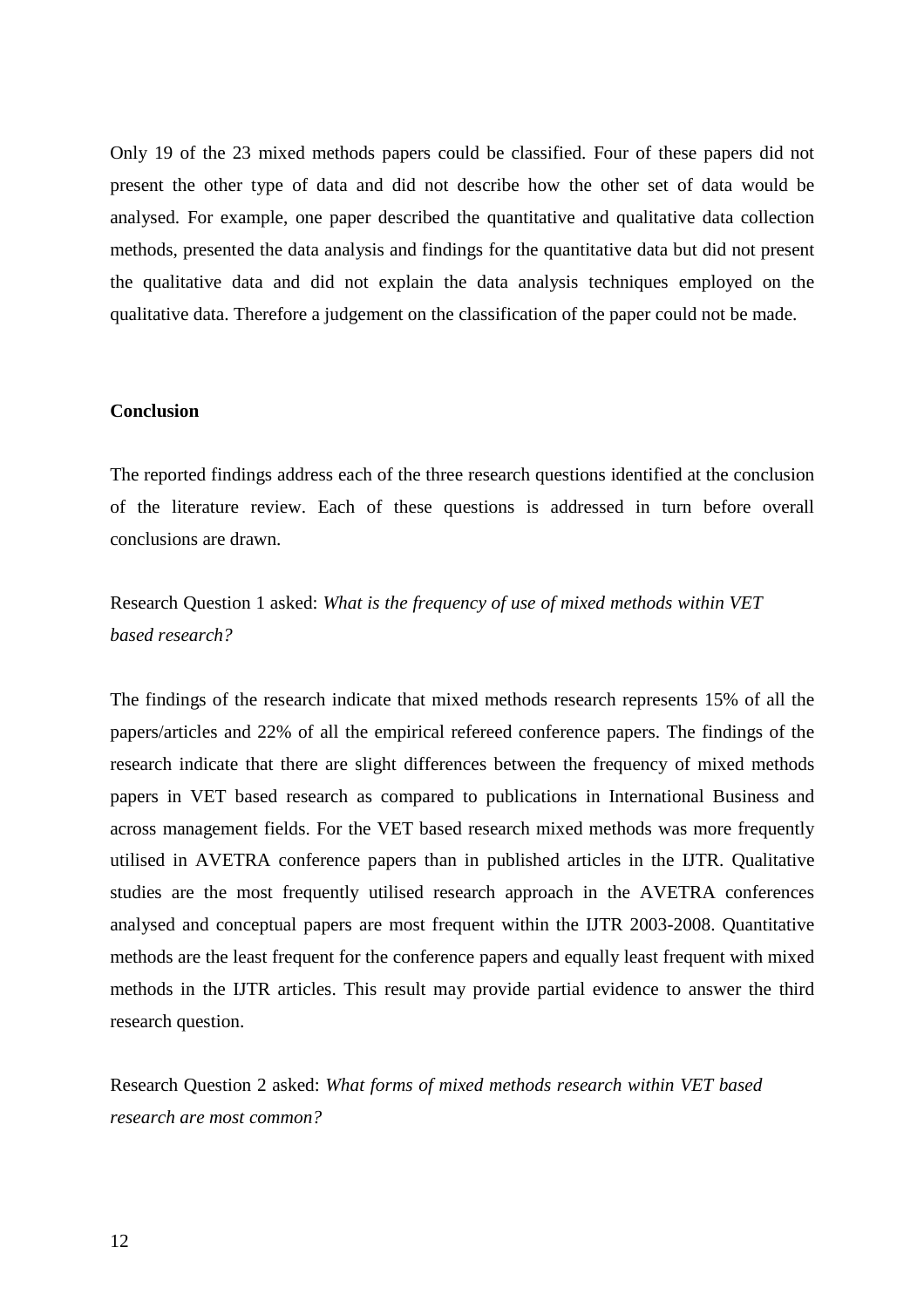The findings of the research indicate that the most popular form of mixed methods research is the AD classification. Just under three quarters  $(n=17 \text{ or } 74\%)$  of the mixed methods studies utilised this form of mixed method research. The AD classification of mixed method research study is that which uses qualitative data analyzed qualitatively and quantitative data analysed quantitatively. When these figures are compared with the Hurmerinta-Peltomaki and Nummela (2006) study and the Cameron (2008) study, there are slight differences. Special note must be made when comparing these three studies. All three studies collected data during different time periods; collected data from different forms of published literature and; collected data from different discipline fields. Nonetheless, this data points to an over reliance of mixed methods research types which maintain the quantitative qualitative divide and the non use of more integrated mixed method designs. How can this be addressed? Is this a result of a lack of training in mixed methods or the politics of paradigms, or both? Perhaps it reflects the recent emergence of mixed methods as a third methodological movement and trends over time may give a better indication of the maturity of the movement as reflected in its future utilisation in VET based research.

# Research Question 3 asked: *What evidence exists to gauge the level of acceptance of mixed methods research within VET based research?*

The data from this study thus far provides some evidence to answer this question. The fact that mixed method studies represented 15% of all papers/articles indicates that the broader field of VET based research, as represented by two AVETRA conferences and the AVETRA journal, is utilising mixed methods. It would seem that mixed methods is beginning to be discussed in these forums. Further evidence needs to be collected to allow for a more comprehensive response to the research question posed. Is the broader VET based research field, as represented by AVETRA publications, at the minimal acceptance end of the continuum of mixed method acceptance proposed by Creswell and Plano Cark (2007)? What implications does this have for future VET based research, research training and publication? What could AVETRA be doing to encourage a wider acceptance level of mixed methods research?

It is hoped that this paper will begin a dialogue of possibilities for increasing the acceptance level of mixed methods research within VET based research.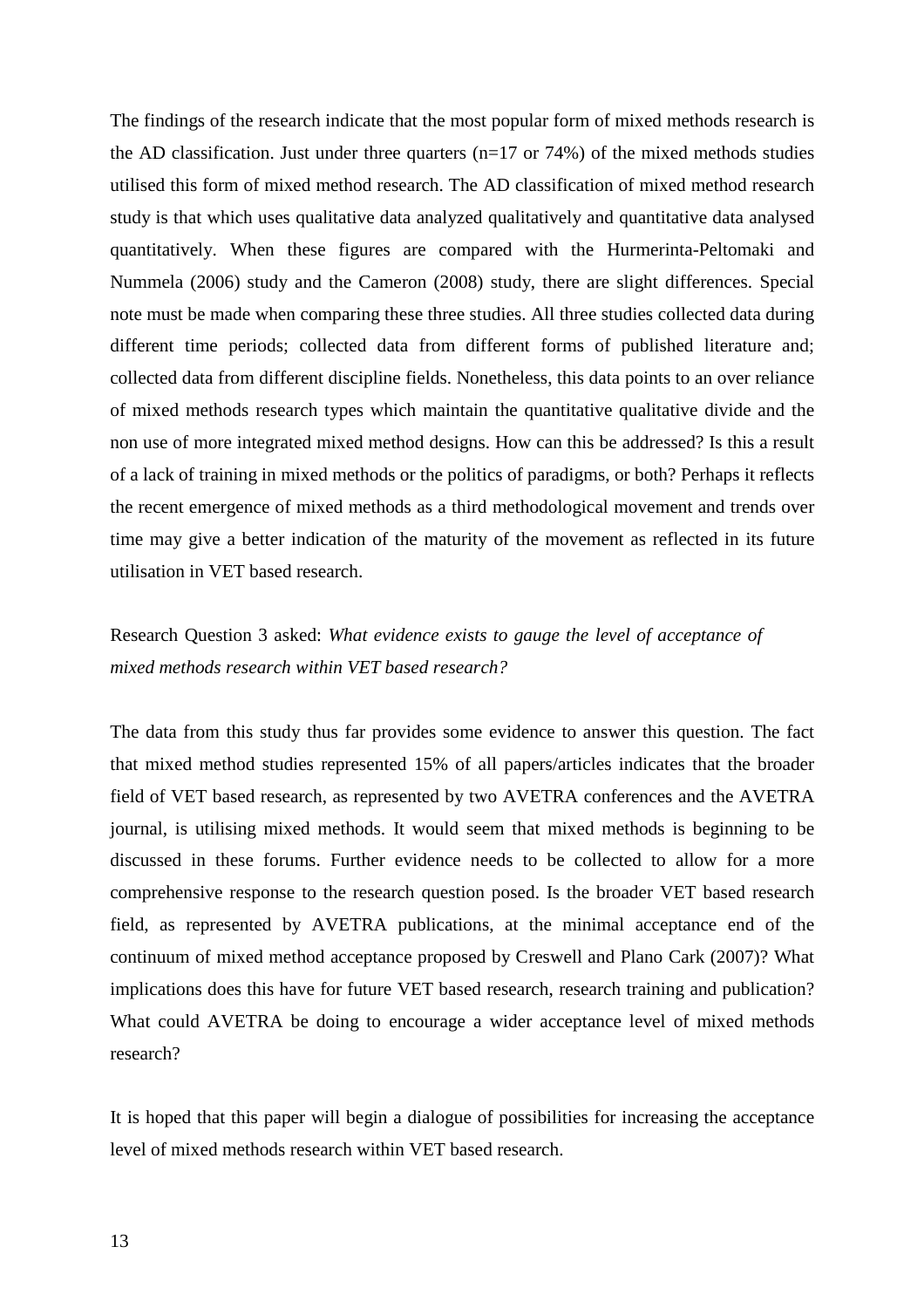## **REFERENCES**

Andrew S and Halcomb E (2009) *Mixed Methods Research for Nursing and Health Sciences*, Wiley-Blackwell, London.

Bazeley P (2003) Teaching mixed methods, *Qualitative Research Journal*, 3: 117-126.

Bazeley P (2008). Mixed methods in management research, in R. Holt & R. Thorpe (Eds.), *Dictionary of qualitative management research*. Sage, London,.pp.133-136.

Bergman M (2008) *Advances in Mixed Methods Research,* Sage, Thousand Oaks, CA.

Brewer J and Hunter A (2006) *Foundations of Multimethod Research: Synthesizing styles*  $(2^{nd}$  edn.), Sage, Thousand Oaks, CA.

Bryman A (2008) Why do researchers Integrate/Combine/Mesh/Blend/Mix/Merge/Fuse Quantitative and Qualitative research?, in Bergman M (Ed.) *Advances in Mixed Methods Research,* Sage, Thousand Oaks, CA.

Buchanan D and Bryman A (2007) Contextualizing methods choice in organizational research, *Organizational Research Methods,* 10(3): 483-501.

Cameron R (2008) Mixed Methods in Management Research: Has the Phoenix landed? *22nd<sup>t</sup> Annual Australian & New Zealand Academy of Management (ANZAM) Conference,*  Auckland, December 2008

Cameron R and Miller P (2007) Mixed Methods Research: Phoenix of the paradigm wars, *21st Annual Australian & New Zealand Academy of Management (ANZAM) Conference,* Sydney, December 2007

Cameron, R. and Miller, P. (*forthcoming*) *Mixed Methods in Applied Business and Policy Research*, Pearson Publishing, Australia.

Creswell JW (2003) *Research design: Qualitative, quantitative and missed method approaches,* Sage, Thousand Oaks, CA.

Creswell JW and Plano Clark VL (2007) *Designing and Conducting Mixed Methods Research,* Sage, Thousand Oaks, CA.

Earley M (2007) Developing a syllabus for a mixed-methods research course, *International Journal of Social Research Methodology* 10(2) April: 145-162

Eberle T and Elliker F (2005) A cartography of qualitative research in Switzerland, Forum*: Qualitative Social Research,* 6(3), Art 24- September.

Greene J 2(007) *Mixed Methods in Social Inquiry*, Jossey-Bass, San Francisco.

Greene J and Caracelli V (Eds.) (1997) *Advances in Mixed-Method Evaluation: The Challenges and Benefits of Integrating Diverse Paradigms,* Jossey-Bass Inc., San Francisco.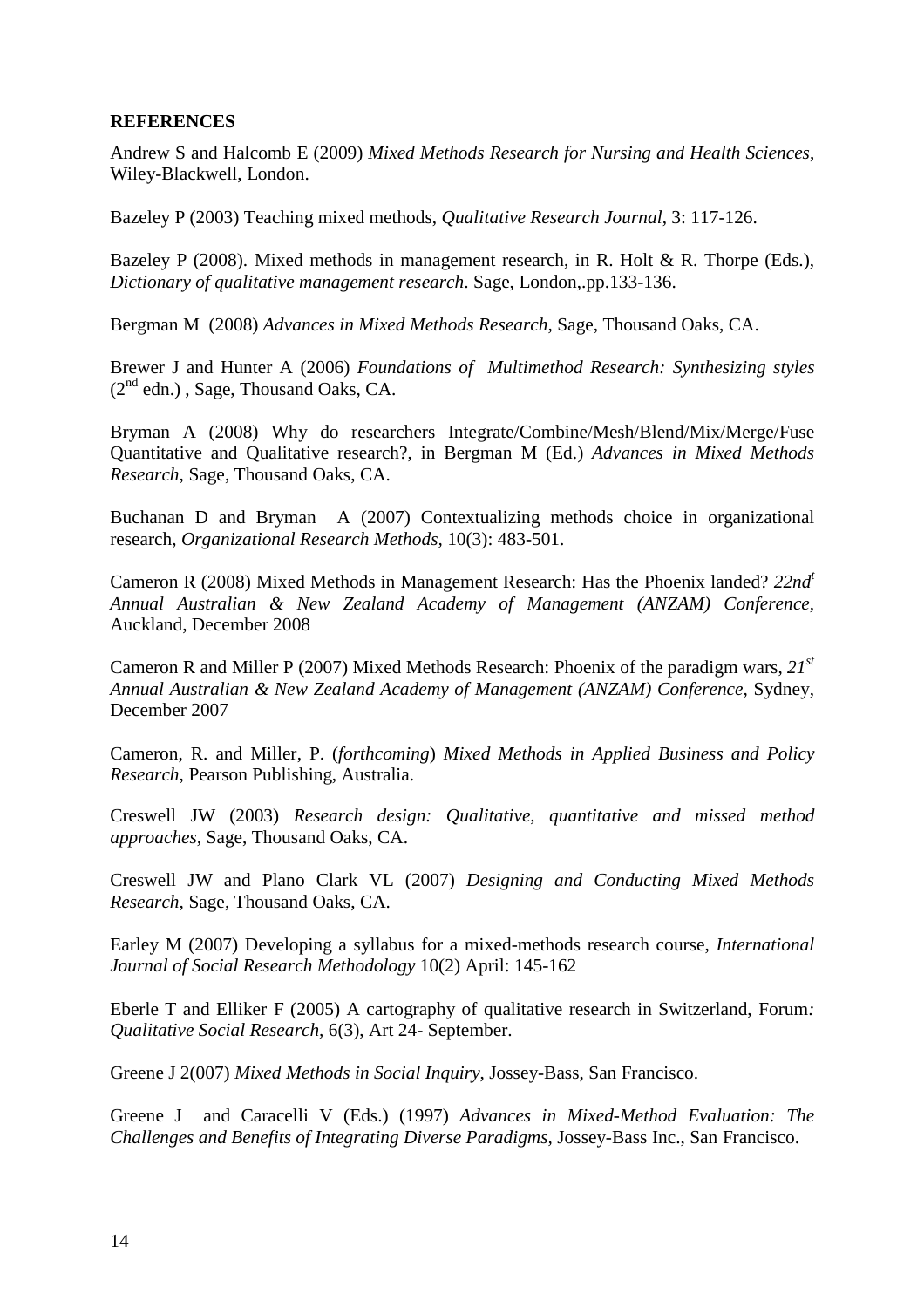Greene J, Caracelli V & Graham WD (1989) Toward a conceptual framework for mixedmethod evaluation designs', Educational Evaluation and Policy Analysis 111(3): 255-74.

Hanson W, Creswell J, Clark V, Petska K and Creswell J (2005) 'Mixed methods research designs in Counselling Psychology' *Journal of Counselling Psychology* 52(2): 224-235*.* 

Johnson RB and Onwuegbuzie AJ (2004) Mixed methods research: A research paradigm whose time has come, *Educational Researchers* 33(7): 14-26.

Hurmerinta-Peltomaki L and Nummela N (2006) Mixed methods in International Business Research: A Value-added Perspective, *Management International Review* 46(4): 439-459.

McMillan J and Schumacher S (2006) *Research in Education: Evidence-Based Inquiry*, 6th edn, Pearson, Boston.

Mertens D ( 2005) *Research and Evaluation in Education and Psychology: Integrating*  diversity with quantitative, qualitative, and mixed methods, (2<sup>nd</sup> edn.). Sage, Boston.

Mingers J (2003) The paucity of multimethod research: a review of the information systems literature, *Information Systems Journal* 13(3): 233-249.

Mingers J & Gill A (Eds.) (1997) *Multimethodology: The theory and practice of combining management science methodologies,* John Wiley & Sons, West Sussex, England.

Molina-Azorin J (2007) Mixed methods in strategy research: applications and implications in the resource-based review, *Research Methodology in Strategy and International Review,*  2007, 4: 37-73.

Nagy Hesse-Biber S and Leavy P (2008) *Handbook of Emergent Methods,* Guilford Press

Neuman W (2006) *Social Research Methods: Qualitative and quantitative approaches*, (6th edn.). Pearson, Boston.

Plano Clark V (2005) *Cross-disciplinary analysis of the use of mixed methods in physics education research, counselling psychology, and primary care*, Doctoral dissertation, University of Nebraska-Lincoln, Dissertation Abstracts International, 66, 02A.

Rocco TS, Bliss LA, Gallagher S and Perez-Prado (2003) Taking the Next Step: Mixed Methods Research in Organisational Systems *Information Technology, Learning and Performance Journal* 21(1): 19-29.

Tashakkori A and Teddlie C (1998) *Mixed methodology: Combining Qualitative and Quantitative Approaches,* Sage, Thousand Oakes, Califormia*.* 

Tashakkori A and Teddlie C (Eds.) (2003) *Handbook of Mixed Methods in Social & Behavioral Research,* Sage, California.

Teddlie C & Tashakkori A (2008) *Foundations of Mixed Methods,* Sage, Thousand Oaks, California.